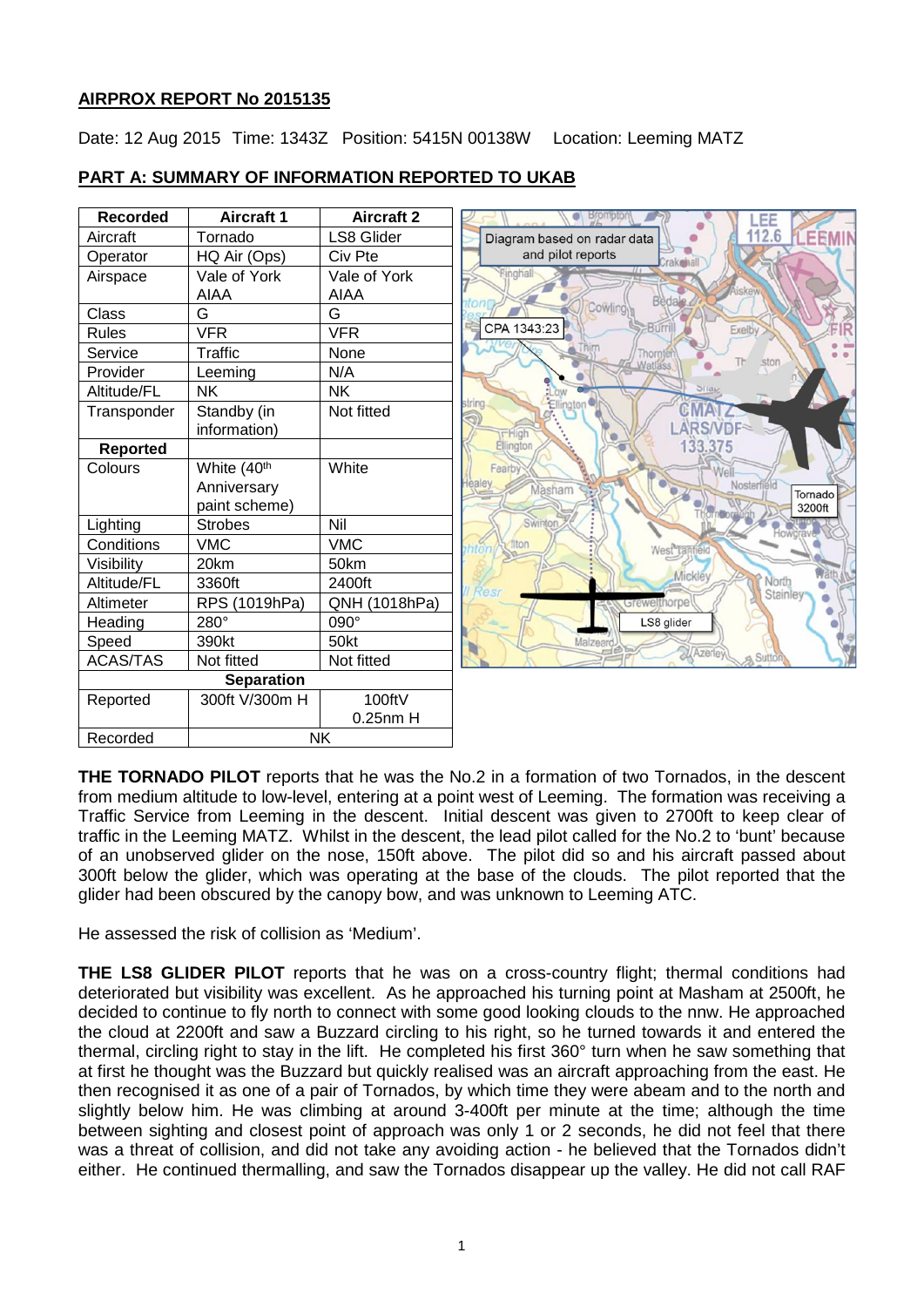Leeming ATC at the time because he was outside their MATZ but, in retrospect, thought that a call to inform them of his position may have allowed the Tornados to be forewarned of his presence.

He assessed the risk of collision as 'None'.

**THE LEEMING CONTROLLER** reports that he was the OJTI<sup>[1](#page-1-0)</sup> at the time of the Airprox, but was not notified of the Airprox until sometime after the event and therefore cannot remember any details. Having listened to the RT recording he recollected providing a service to the Tornados, but they went en route without reporting the Airprox and therefore no subsequent action was taken at the time.

He perceived the severity of the incident as 'Low'.

#### **Factual Background**

The weather at Leeming was recorded as follows:

METAR EGXE 121250Z 30003KT 9999 SCT042 20/11 Q1025 BLU NOSIG METAR EGXE 121350Z 23005KT 9999 FEW044 22/10 Q1024 BLU NOSIG

#### **Analysis and Investigation**

#### **Military ATM**

At 1337:22, Leeming Zone placed the Tornados, callsign Primus, under a Traffic Service, "*reduced all round due to radar clutter*." Primus were descended by Zone to FL60 at 1337:41.

Traffic Information was passed at 1338:01 and at 1338:22 as, "*traffic northwest, 15 miles, multiple contacts manoeuvring no height information, believed to be gliders inside Sutton Bank*." Zone requested the heading that Primus were on, and it was confirmed as 300°.

At 1340:30, Zone called, "*multiple contacts, 12 o'clock, 5 miles, manoeuvring, no height information, possible gliders inside Sutton Bank*." At 1340:57, Primus declared VMC looking for further descent, and ATC responded at 1341:11 with, "*expect further descent in 5 miles once clear of multiple primary contacts*." At 1342:10, Primus was descended to 3000ft Leeming QFE 1019 hPa with one Tutor in the Leeming visual circuit.

Further updates were passed at 1342:53, "*Primus, traffic north west, 3 miles, further contact north west 5 miles, both manoeuvring, no height information*." At 1343:21, Zone transmitted, "*Primus previously called traffic 12 o'clock, 1 mile, manoeuvring, no height information; further traffic 12 o'clock 3 miles, manoeuvring er correction, tracking north, no height information*." Primus requested the controller to 'say again' and at 1343:50, Zone replied with, "*Primus previously called traffic left 11 o'clock, 1 mile manoeuvring, no height information*."

Primus copied the information and requested further descent to go en-route at 1344. There was no mention of the Airprox on frequency at any time up to their changing frequency at 1344:19.

The unit looked at the contributory factors to the incident and found that, for the 28 seconds prior to the incident; the crew lookout had been biased towards the northwest due to previous Traffic Information by ATC. The glider was not transponding, and the pilot had not informed Leeming of his height and position. The incident would be raised at the next Airspace Users Working Group to encourage the glider community to engage with Leeming Zone when flying close to the airfield.

The RAC radar replays could not detect the glider, and it is not possible to verify the accuracy and timeliness of the Traffic Information. However, the controller had reduced the service, stopped descent against circuit traffic, suggested a stop descent against multiple contacts, called Traffic

 $\overline{\phantom{a}}$ 

<span id="page-1-0"></span><sup>&</sup>lt;sup>1</sup> On the job training instructor.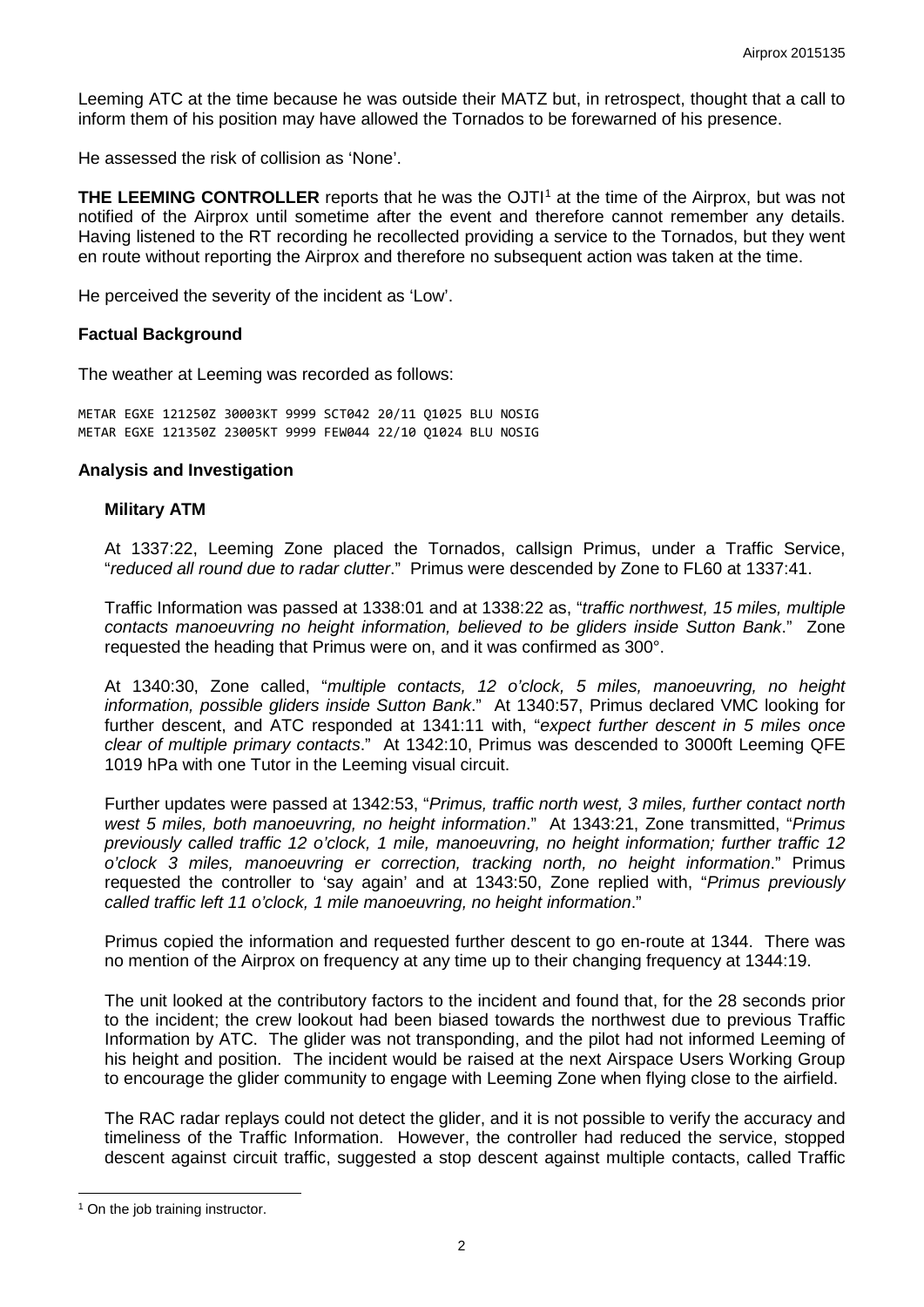Information and had updated it. It would appear that the requirements of a Traffic Service (as per UK FIS) and appropriate duty of care were shown by the Leeming Zone controller.

The normal barriers to an Airprox of this nature would be ACAS, lookout and Traffic Information. The Tornados were not fitted with TCAS and the glider was not transponding. Many of the gliders appear to have been detected by Primary Surveillance Radar allowing some information. The unit investigation found that the crew were concentrating their lookout to the right of track following information, expecting traffic to pass 3 miles north of their position. Traffic Information was passed as: northwest at 15nm, 12 o'clock at 5nm, and northwest by 3-5nm, 12 o'clock 1-3nm and then 11 o'clock at 1nm. The updates were constant and it is not known if the Airprox glider was the one called or even appeared on the controller's radar screen. Lookout was crucial to avoid an Airprox, and the limitations of visually acquiring gliders in fast jets are well known. Primus 1 did become visual and quickly advised Primus 2 to bunt to increase separation. See-and-avoid eventually helped separate tracks, albeit with only around 300ft separation.

### **UKAB Secretariat**

The Tornado and glider pilots shared an equal responsibility for collision avoidance and not to operate in such proximity to other aircraft as to create a collision hazard<sup>[2](#page-2-0)</sup>. If the incident geometry is considered as converging then the Tornado pilot was required to give way to the LS8 $3$ . If the incident geometry is considered as overtaking then the LS8 pilot had right of way and the Tornado pilot was required to keep out of the way of the other aircraft by altering course to the right<sup>[4](#page-2-2)</sup>. The incident did not show on the NATS radars and so the exact separation is not known.

### **Comments**

### **HQ Air Command**

A comprehensive investigation was carried out at the Tornado's parent station and found that, ultimately, separation was eroded as the Tornado crew sighted the glider late leaving little time to make a more effective separation manoeuvre than that conducted. The Tornado formation planned the mission in accordance with current regulations and took sensible decisions regarding the descent to low level. However, the plan to descend over the airfield was denied by ATC due to circuit traffic which kept the Tornado formation higher and near to the base of the cloud where the glider was also operating. A number of traffic calls were made to the Tornado formation but it has been impossible to ascertain if any of the primary contacts was the Airprox glider. However, it is clear that formation lookout would have been biased towards the North West (in response to the TI) and that the number 2 pilot would also have been concentrating on formation position. Operating close to cloudbase is likely to reduce the time available to see and react to any traffic descending out of the cloud, particularly if the aircraft in question is not radar significant, and it is disappointing that the glider pilot did not consider calling Leeming to inform them of his position as this may have allowed ATC to correlate the primary radar contact with his call and manoeuvre the Tornado formation around him; we have seen similar occurrences within recent months. The importance of a structured lookout scan cannot be overemphasised and, when gliders are known to be operating in the area, it is important not to focus the attention in one particular quadrant for too long.

# **Summary**

 $\overline{\phantom{a}}$ 

An Airprox was reported when a formation of Tornados and an LS8 glider flew into proximity at 1343 on Tuesday 12<sup>th</sup> August 2015. Both pilots were operating under VFR, in VMC; the Tornado pilot was in receipt of a Traffic Service from Leeming Zone, and the glider pilot was not in receipt of an ATC Service.

<span id="page-2-0"></span><sup>2</sup> SERA.3205 Proximity.

<span id="page-2-1"></span><sup>3</sup> SERA.3210 Right-of-way (c) (2) Converging.

<span id="page-2-2"></span><sup>4</sup> SERA.3210 Right-of-way (c) (3) Overtaking.